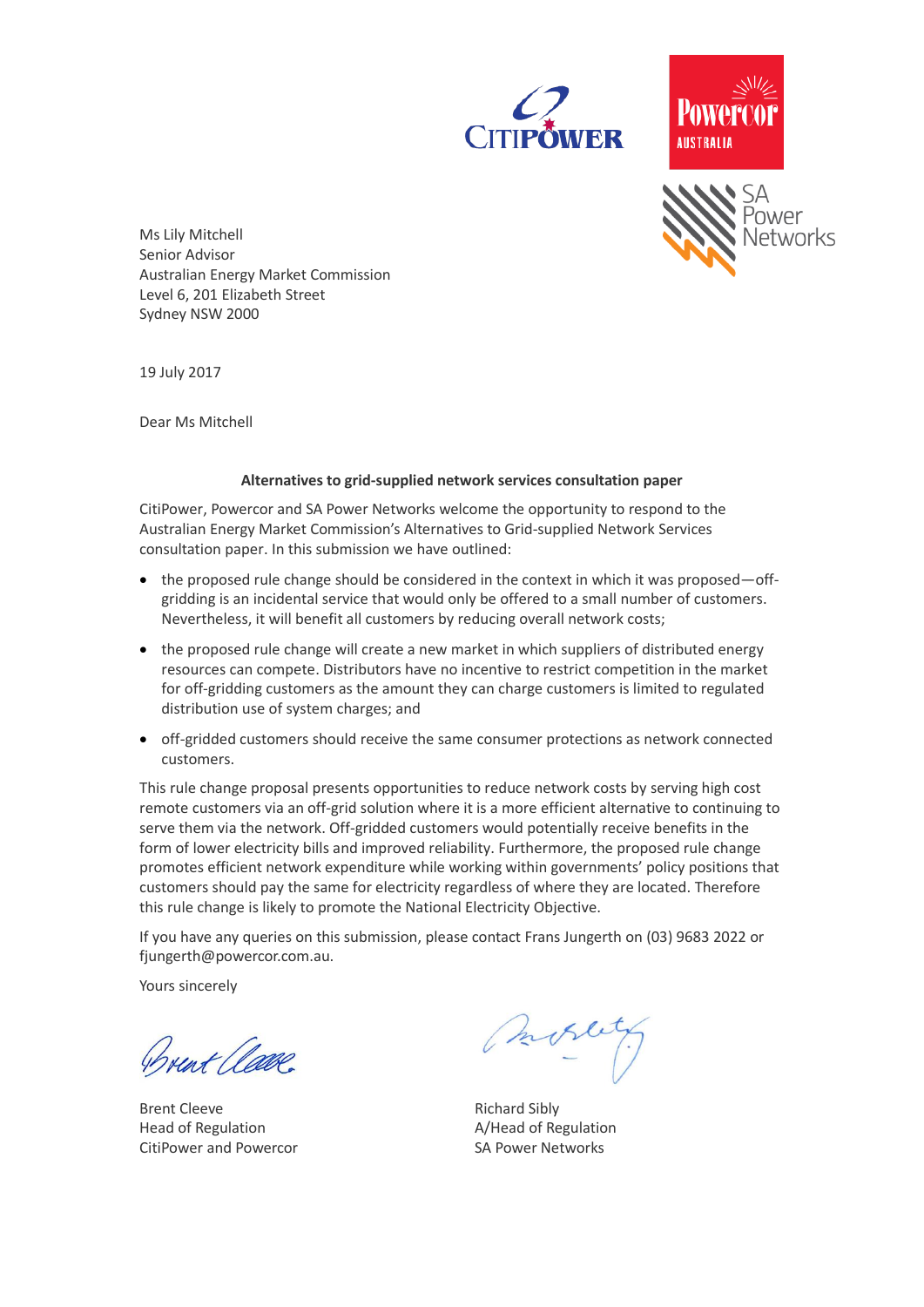# Alternatives to grid-supplied network services

### **1.1 Purpose and context**

The Australian Energy Market Commission (**AEMC**) is consulting on Western Power's proposed rule to change the definition of distribution services in the National Electricity Rules (**NER**) to enable distributors to off-grid existing customers where doing so is less expensive than servicing them by the network. This would potentially have the following benefits:

- reduce network costs, and hence reduce distributor use of system charges (DUoS) to all customers;
- in certain circumstances improve reliability levels for off-gridded customers; and
- reduce fire-start risk.

 $\overline{a}$ 

The need for the rule change arises because network prices (and for the most part, retail prices) are highly averaged, which result from:

- government policy that customers should pay the same for electricity irrespective of location;
- as previously submitted to the AEMC, consumers are unlikely to be ready to accept locational tariffs in the transition towards more cost reflective pricing. Wider exposure to demand or time based pricing is a preferable first step.<sup>1</sup>

For CitiPower, Powercor and SA Power Networks (**us** and **we**), the circumstances allowing us to off-grid customers are most likely to arise for a small number of remote customers where network assets require replacing.<sup>2</sup> This will particularly arise where, for example:

- customers are connected to the end of network lines in remote regions, particularly in South Australia; and
- feeders are located in, or pass through, high bushfire risk areas where the Victorian Government has mandated specific construction standards which will require distributors to underground certain network assets.

In line with network asset lives, customers would be off-gridded over a long period of time as network replacement is needed—30+ years. We will seek to determine the potential number of off-grid customers throughout the AEMC's consultation process, although our preliminary assessment indicates it would be significantly fewer than the 2,702 customers identified by Western Power, particularly for CitiPower and Powercor.

In this submission we have not contemplated all the legal issues that might arise from the rule change but rather we have focussed on the principles. After the AEMC has narrowed the issues in the draft decision, we will further explore the detailed rules that may affect the proposal.

We support Western Power's proposed rule change and offer the following comments in response to the AEMC's National Electricity Amendment (Alternatives to grid-supplied network services Rule 2017) consultation paper (**consultation paper**).

<sup>1</sup> Powercor, Electricity Network Economic Regulatory Framework Review, 1 February 2017.

<sup>&</sup>lt;sup>2</sup> While the number of customers is likely to be small, the potential network cost savings could be material.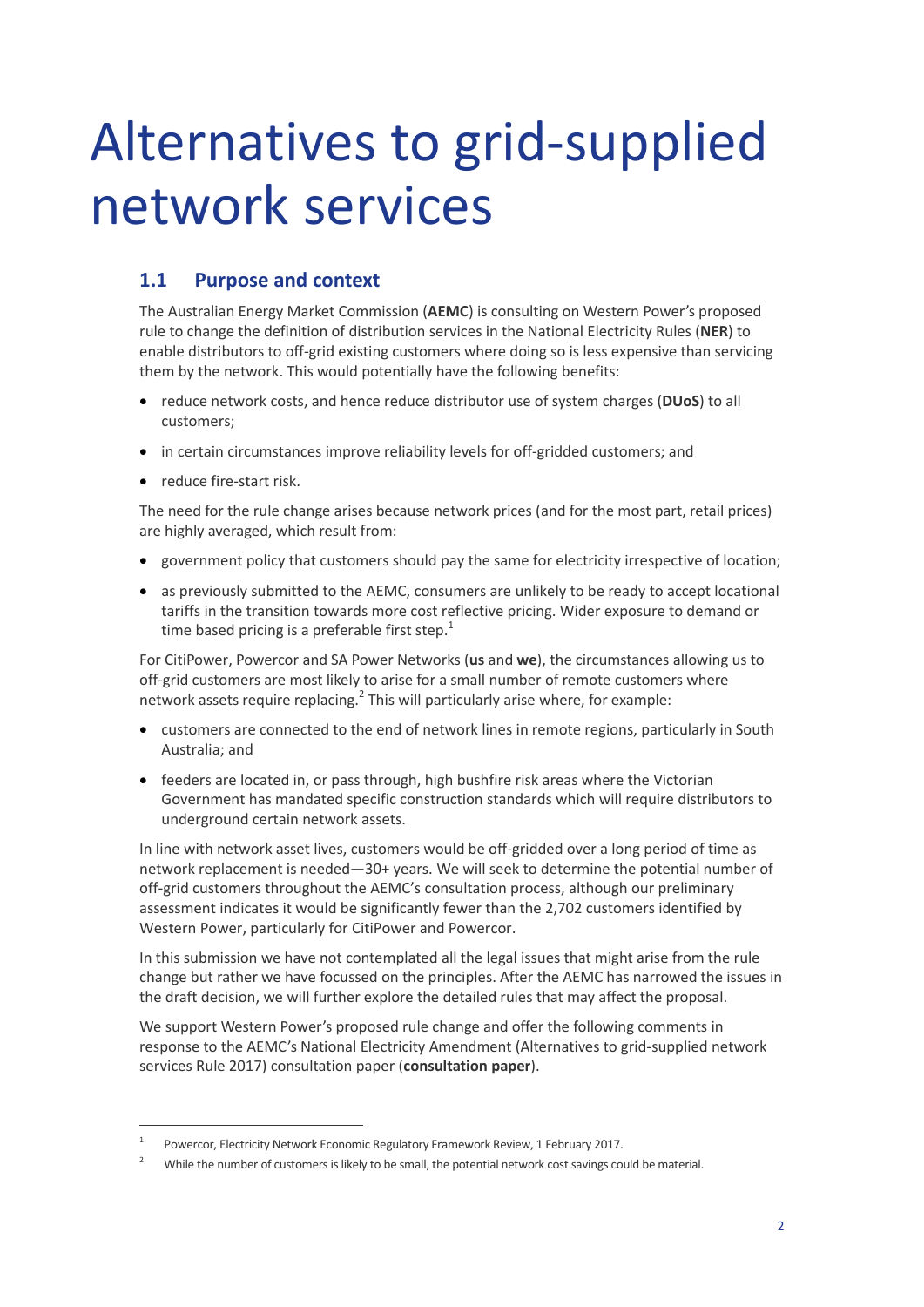# **1.2 Impact on competition**

The AEMC has outlined the following potential competition issues from the proposed rule change: <sup>3</sup>

- service classification may impact on whether distributors will off-grid customers;
- parties may not be able to compete with distributors for off-gridding customers due to a lack of locational pricing;
- after moving, off-grid customers may not be able to choose their retailer; and
- consideration should be given to the most appropriate way to off-grid customers. Services needed to provide off-grid supply, such as generation, metering, operation and maintenance, provision of diesel, could each be provided on a contestable basis or through one provider (who may subcontract the various services).

Other than retailer arrangements, these issues are discussed in this section. As discussed in section [1.3,](#page-4-0) there may be a continuing role for off-grid customers to have a retailer so they continue to receive retail protections.

#### **1.2.1 Service classification**

In its consultation paper, the AEMC considers it uncertain whether the AER will classify off-grid supply as a standard control or alternative control service. If off-gridding is classified as standard control, the AEMC states that off-gridding would only be provided by distributors. On the other hand, if off-gridding is classified as alternative control, distributors may need to charge offgridded customers significantly higher prices than those currently paid for their electricity.<sup>4</sup>

We do not believe off-grid supply is a service as characterised by the AEMC, but rather, it is correctly characterised as an input. In the AEMC's Contestability of Energy Services consultation paper, it noted that 'it is the services provided by DNSPs that may be classified…not the specific assets that the DNSPs use to provide those services'.<sup>5</sup> We further consider that a service is not defined by the assets used to provide it, but rather the output that is received by the customer. The service customers receive from distributors is the same regardless of whether it is provided by network assets or 'off-grid' assets, meaning off-grid supply is an input into the service, and not a service itself.

In the Contestability of Energy Services consultation paper, the AEMC also states 'assets can, and often are, used to provide multiple services'.<sup>6</sup> In this case, off-grid assets are used for only one purpose—to provide customers with the same service they currently receive. The service is, however, provided via a different input.

The relevant service in the context of Western Power's rule change is 'network services'. <sup>7</sup> Taking the 'constructing the distribution network' subset of network service as an example, Western Power's proposed definition of 'distribution service' would be read as follows:

*Distribution service. A service provided by means of, or in connection with, a distribution system. Without limiting the phrase 'in connection with', [constructing the distribution network] provided by means of a non-network option is a service provided in connection with a distribution system if the non-network option….*

<sup>-&</sup>lt;br>3 AEMC, National Electricity Amendment (Alternatives to grid-supplied network services Rule 2017) consultation paper, 14 June 2017.

<sup>4</sup> AEMC, National Electricity Amendment (Alternatives to grid-supplied network services Rule 2017) consultation paper, 14 June 2017, p. 22

<sup>5</sup> AEMC, National Electricity Amendment (Contestability of energy services) Rule 2016 , 15 December 2016, p 15.

<sup>6</sup> AEMC, National Electricity Amendment (Contestability of energy services) Rule 2016 , 15 December 2016, p. 16.

<sup>7</sup> AER, Final Decision, Powercor distribution determination 2016 to 2020, Attachment 13 – Classification of services.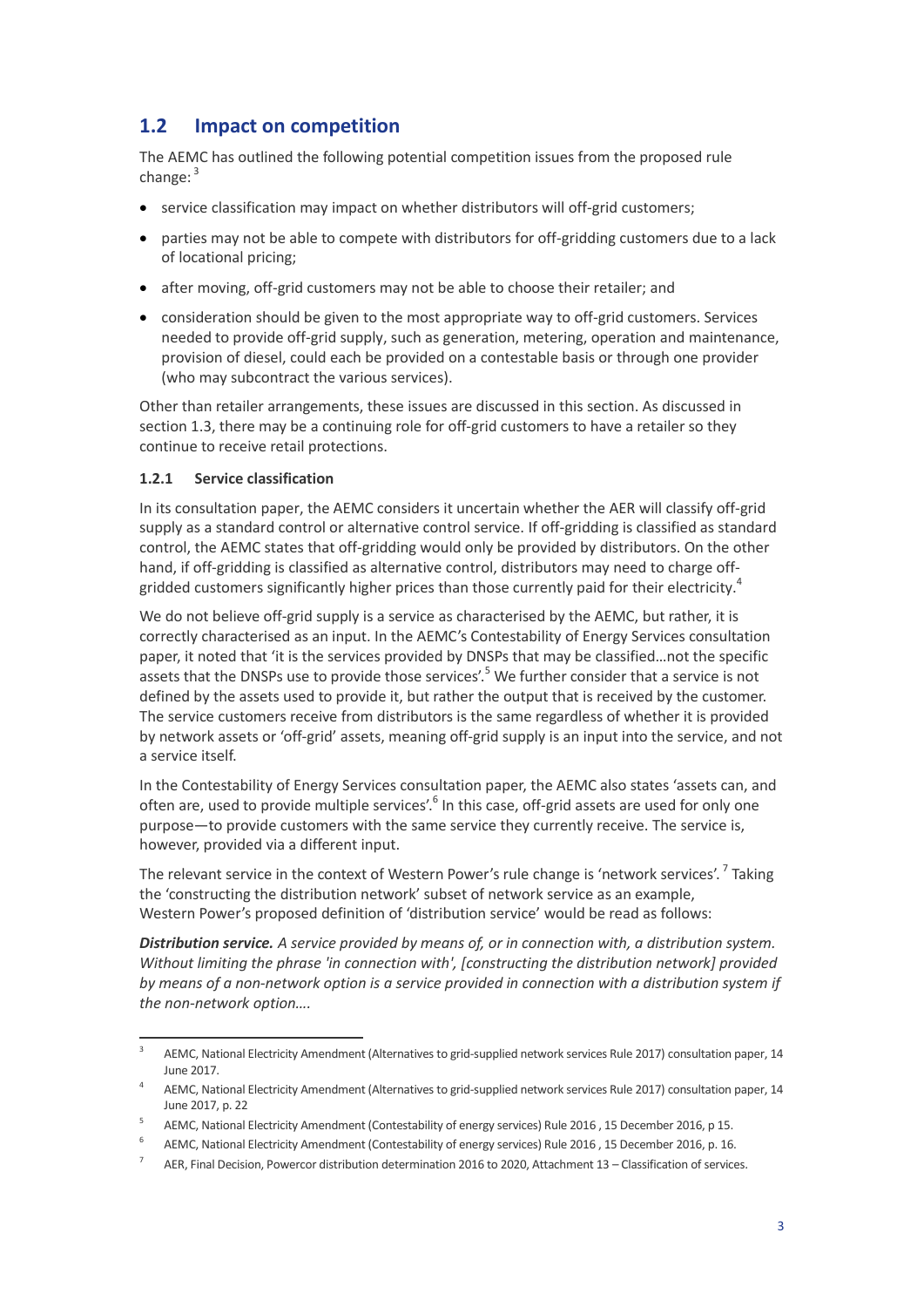Network services are, and will continue to be classified by the AER as standard control meaning the rule change as proposed by Western Power will have the intended effect whereby distributors will off-grid customers.

If off-gridding (as an input or a service) forms a standard control service, the AEMC outlined that off-gridding would be provided by distributors 'as a vertically integrated monopoly'.<sup>8</sup> We disagree with the AEMC because:

- there would be competition for off-gridding customers; and
- we are not seeking to be the customers' retailer.

This is discussed below.

#### **1.2.2 Impact on the market for distributed energy devices and off-gridding**

Overall, the rule change would increase the size of the DER market. The rule change is concerned with providing a regulated service via an off-grid system, to customers who would not otherwise be in the market for an off-grid system because it would not be economic for them to disconnect from the network. Competition to provide off-grid systems to these customers would be strong. While we would remain responsible for the performance of the off-grid service, this would be procured in a competitive market, as is the case for other non-network solutions procured by distributors through the RIT-D process.

Further, distributors' participation in DER markets would be minor. Western Power believes there is potential to off-grid around 2,702 customers. We expect there will be fewer customers in our networks because there are fewer and less remote areas than in Western Australia. Nevertheless taking this figure, at most, customers off-gridded by Powercor and SA Power Networks would represent only 0.3% of the DER market in the respective States.<sup>9</sup> Furthermore, off-gridding these customers will be spread over 30+ years as network assets require replacing.

Under the prosed rule change, distributors have no reason to off-grid customers in order to capture market share in DER markets as distributors could only ever charge DUoS for off-gridding customers, which would otherwise be recovered from other network customers. Additionally, distributors cannot leverage any experience gained in off-gridding customers in competitive DER markets because their participation is prohibited by ring fencing.

This rule change should be considered in context. Distributors would off-grid customers as an incidental service to regular activities in order to reduce network costs, but not attempt to capture a new market in which they could restrict competition to increase returns.

#### Off gridding as a single service or collection of contestable service

Distributors will select the most efficient way to deliver an off-grid system. This may be delivering it as an integrated service or engaging multiple parties. We do not believe the model needs to be decided on now. The regulatory framework incentivises and requires distributors to procure service inputs in the most efficient way. It does this via:

- the Efficiency Benefit Sharing Scheme and the Capital Expenditure Sharing Scheme which provide incentives for minimising operating and capital expenditure;
- the regulatory investment test for distributors, which requires us to consider the most efficient solutions to investments;

 $\overline{a}$ 8 AEMC, National Electricity Amendment (Alternatives to grid-supplied network services Rule 2017) consultation paper, 14 June 2017, p. 22.

<sup>9</sup> Commercial and industrial customers have not been included in determining this figure. If included, the percentage of off-grid would represent an even smaller share of the DER market.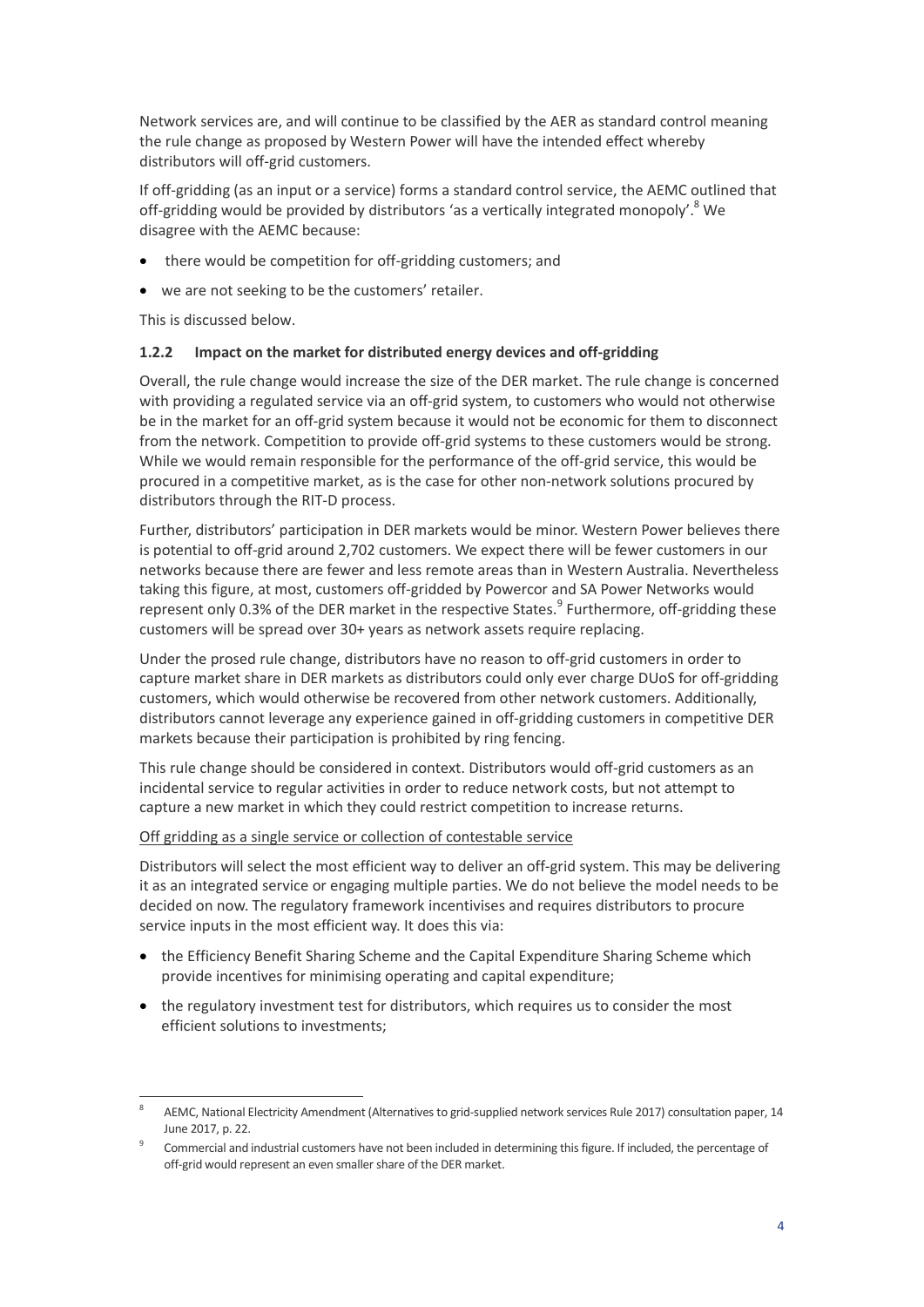- during regulatory determinations distributors face AER and stakeholder scrutiny around the basis of proposed regulatory costs, which includes; the alternatives considered, whether competitive tendering was undertaken, the process and terms under which related parties agreements were made, and how expenditure benchmarks against other distributors; and
- the AER ring fencing guideline requires that distributors must not discriminate between affiliates and other service providers, must provide information to parties on equal terms and must not provide information to affiliates obtained from their competitors. Distributors' compliance will be independently assessed.

When the time arises, distributors will determine the most efficient way to off-grid customers.

## <span id="page-4-0"></span>**1.3 Standards and customer protections**

The AEMC has sought comments on the proposed rule change's impact to service reliability and customer protections. This in turn raises issues on whether the distributor should be allowed to off-grid customers without their consent.

#### **1.3.1 Technical standards and regulatory protections**

Safety and reliability of supply is a key priority for network connected customers, and these protections should also apply to customers utilising off-grid systems. Many customers would not be aware of service quality parameters and the impact of poor quality on their equipment. Therefore, we believe off-gridded customers should be subject to service levels requirements that distributors must provide to network connected parties. Relevant standards include:

- quality of supply technical parameters, such as voltage levels should remain within regulated bounds to ensure damage, trip off or stalling electrical equipment does not occur; and
- reliability of supply the reliability of supply delivered by distributors is subject to Guaranteed Service Level payments, the Service Target Performance Incentive Scheme (**STPIS**) and requirements to publish and use best endeavours to meet reliability targets. Application of the STPIS would fall to the AER, which could treat off-gridded customers based on the feeder category applicable when they were connected to the network or could apply a separate classification for off-grid customers. Off-grid customers should continue to receive these protections.

The AEMC has noted ambiguity and different legislative arrangements as impacting on whether distributors would still be required to comply with the technical standards outlined in regulatory instruments because the instruments in which the standards are outlined were not initially designed to encompass off-grid supply:

- in Victoria, these instruments include the Victorian Electricity Distribution Code (**Distribution Code**) along with national regulations contained in the NER; and
- in South Australia these instruments include the Electricity Distribution Code (**EDC**) administered by the Essential Services Commission of South Australia. The EDC covers reliability measures and Guaranteed Service Levels.

We have not considered whether legally these regulations would apply to off-grid customers, but as a principle, we consider they should.

#### **1.3.2 Customer protections by retailers**

The AEMC has noted uncertainty around whether or not off-gridded customers would continue to receive the protections under the National Electricity Retail Law (**NERL**) and Rules (**NERR**) or in Victoria, the Energy Retail Code (**Retail Code**). Similar to the Distribution Code, these regulations were not created with the intention of including off-grid supply. While it is evident in some jurisdictions that the legislation applies only to grid-connected customers, there are other